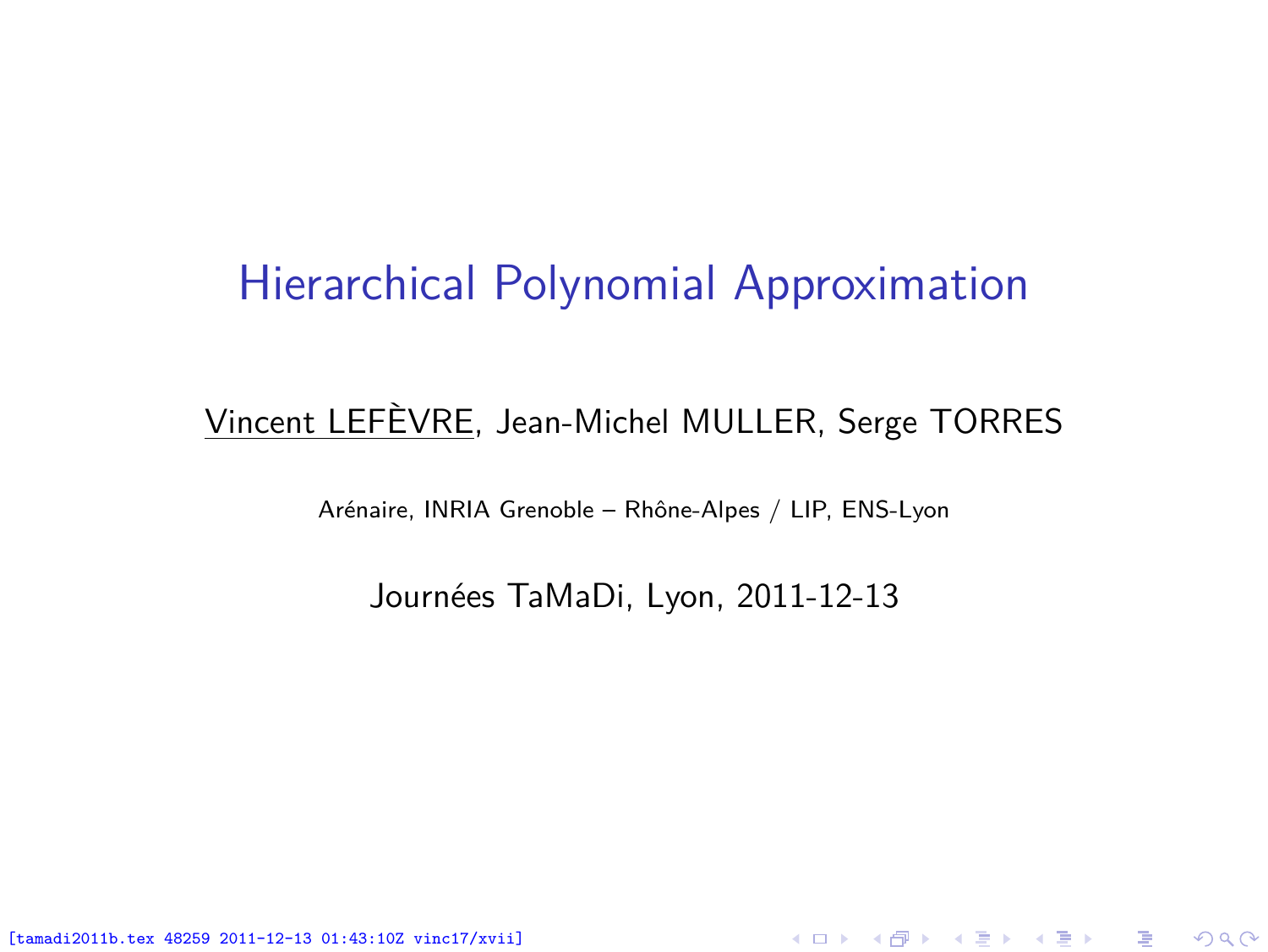#### **Outline**

- [Two-Level Polynomial Approximations](#page-2-0)
- [Computation of the Coefficients of](#page-3-0)  $a_i(k)$
- [Computation of Consecutive Values of a Polynomial](#page-5-0)
- [Error Bound on the Approximation of](#page-9-0)  $P_k$  by  $Q_k$
- [Summary for the Search for HR-Cases](#page-10-0)

[tamadi2011b.tex 48259 2011-12-13 01:43:10Z vinc17/xvii]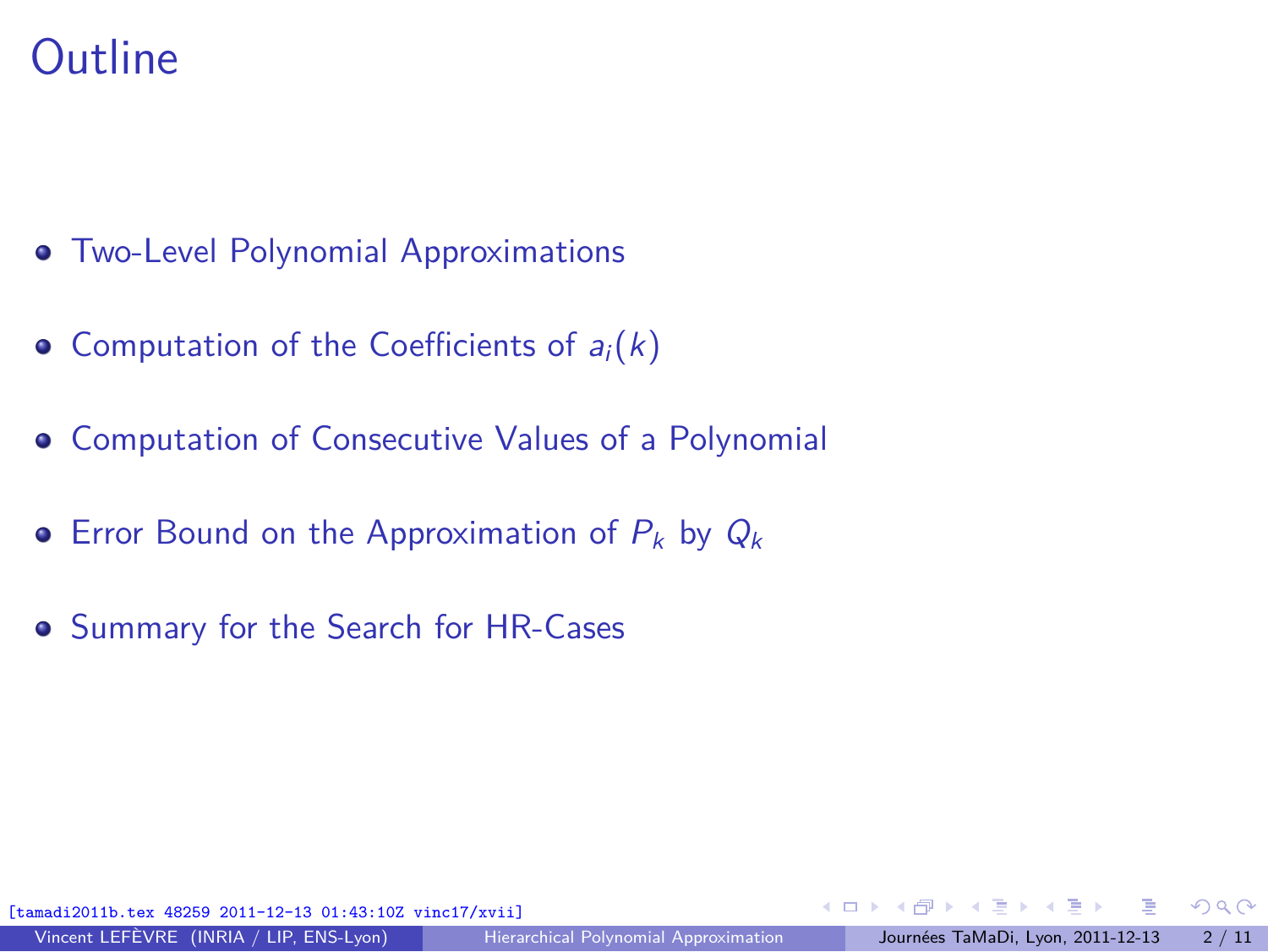#### Two-Level Polynomial Approximations

The problem: **After scaling, values of**  $f(0)$ ,  $f(1)$ ,  $f(2)$ , ...,  $f(T_1 - 1)$  on a **large interval I, of width TI?**

- $\bullet$  On I, f is approximated by a degree-d polynomial P, with an approximation error bounded by  $\epsilon$ .
- $\bullet$  *I* is split into sub-intervals  $J_0$ ,  $J_1$ ,  $J_2$ , ... of width  $T_J$ , where  $J_k = J_{k-1} + T_J$ .
- $\bullet$  On each of the  $J_k$ , we are looking for an approximation  $Q_k$  of degree  $\delta < d$ .

$$
P_k(X) = P(X + k \cdot T_J) = a_0(k) + a_1(k) \cdot X + a_2(k) \cdot \frac{X(X-1)}{2} + \cdots + a_d(k) \cdot \frac{X(X-1)(X-2) \cdots (X-d+1)}{d!}
$$

$$
Q_k(X) = a_0(k) + a_1(k) \cdot X + a_2(k) \cdot \frac{X(X-1)}{2} + \cdots +
$$
  

$$
a_{\delta}(k) \cdot \frac{X(X-1)(X-2) \cdots (X-\delta+1)}{\delta!} = \sum_{i=0}^{\delta} a_i(k) \cdot {X \choose i}
$$

[tamadi2011b.tex 48259 2011-12-13 01:43:10Z vinc17/xvii]

<span id="page-2-0"></span> $\Omega$ 

**≮ロト ⊀何 ト ⊀ ヨ ト ⊀ ヨ ト** .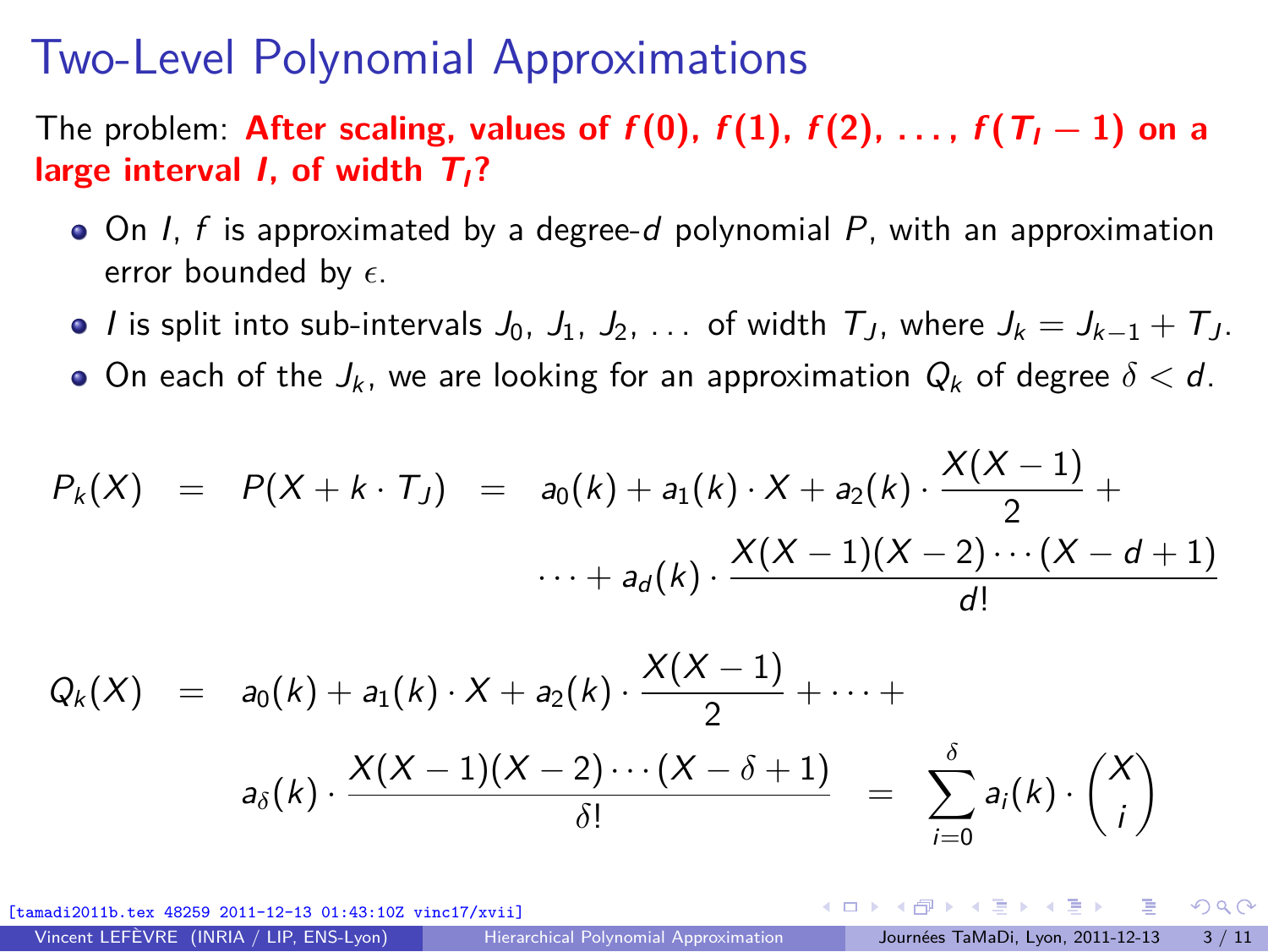# Computation of the Coefficients of  $a_i(k)$

The problem: **Compute the values of**  $a_i(k)$ **.** 

- For each  $i \in \llbracket 0, \delta \rrbracket$ ,  $a_i(k)$  is a degree- $(d i)$  polynomial function of k.
- $\bullet$  We can compute the  $a_i(k)$  from the  $d i$  consecutive values  $P_k(0)$ ,  $P_k(1)$ ,  $P_k(2), \ldots, P_k(d-i-1)$  for the first values of k; the following  $a_i(k)$ 's are computed with the difference table method.
- Let  $P_k(u)$  be the "true" value, and  $\hat{P}_k(u)$  be the "computed" value.



Let e be an upper bound on  $P_k(u) - \hat{P}_k(u)$ .

With exact subtractions,  $a_i(k)$  will be known with an error  $\leq 2^i e$ .

 $(13.01 \cdot 43 \cdot 107 \text{ winc} 17/\text{vvi})$ 

<span id="page-3-0"></span> $\Omega$ 

∢ロト ∢伺 ト ∢ ヨ ト ∢ ヨ ト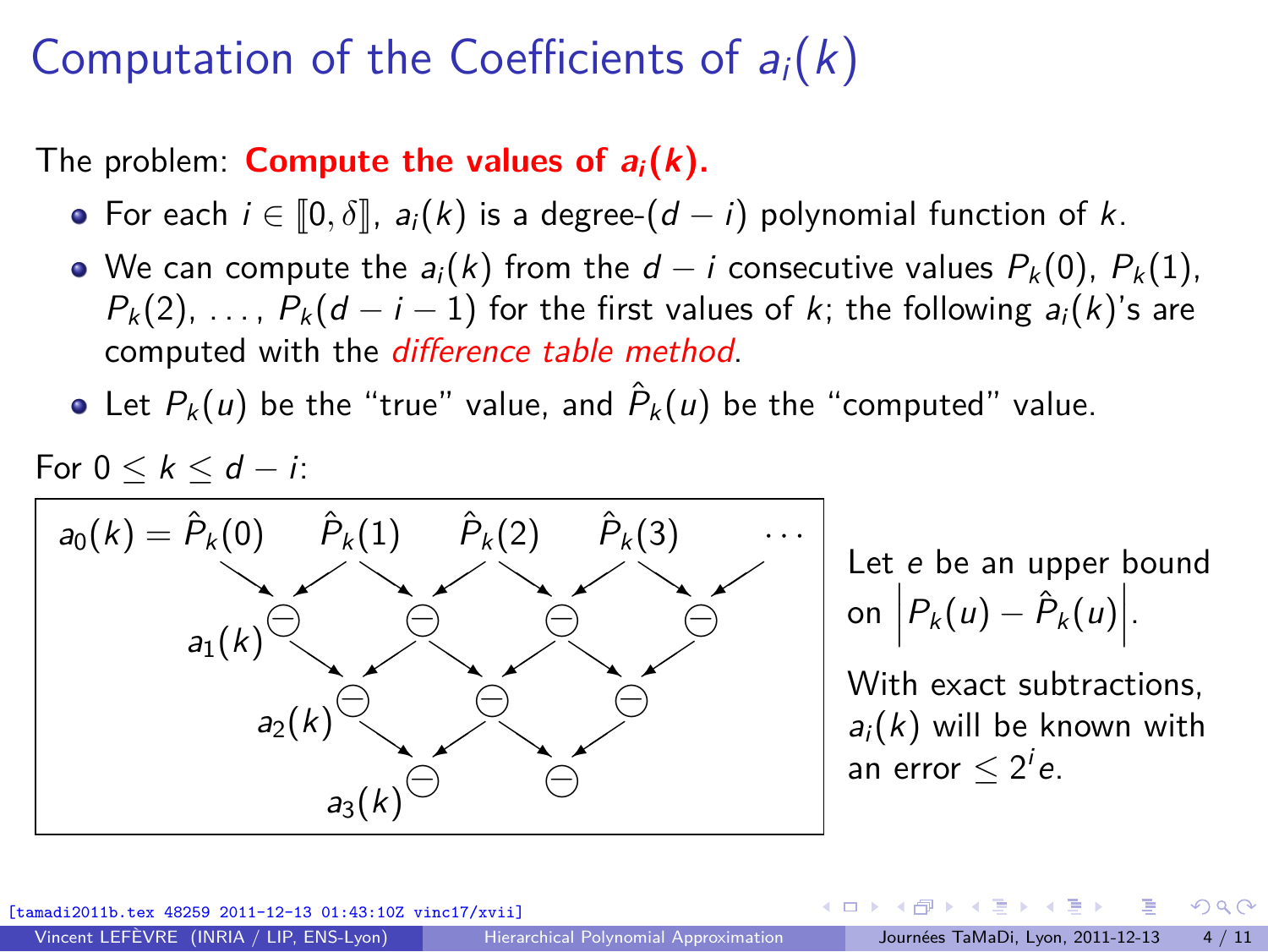# Computation of the Coefficients of  $a_i(k)$  [2]

Define values  $b_{i,j}(k)$  as

$$
a_i(k) = b_{i,0}(k) + b_{i,1}(k) \cdot k + b_{i,2}(k) \cdot \frac{k(k-1)}{2} + \cdots +
$$
  

$$
b_{i,d-i}(k) \cdot \frac{k(k-1)(k-2) \cdots (k-d+i+1)}{(d-i)!} = \sum_{j=0}^{d-i} b_{i,j}(k) \cdot {k \choose j}
$$



The  $a_i(k)$  will be computed with additions from these coefficients  $b_{i,j}(0)$ ...

| [tamadi2011b.tex 48259 2011-12-13 01:43:10Z vinc17/xvii] |                                       |  | - ∢ロ ▶ ∢伊 ▶ ∢ ヨ ▶ ∢ ヨ ▶ - ヨ - Ю Q (^     |  |
|----------------------------------------------------------|---------------------------------------|--|------------------------------------------|--|
| Vincent LEFÈVRE (INRIA / LIP, ENS-Lyon)                  | Hierarchical Polynomial Approximation |  | Journées TaMaDi, Lyon, 2011-12-13 5 / 11 |  |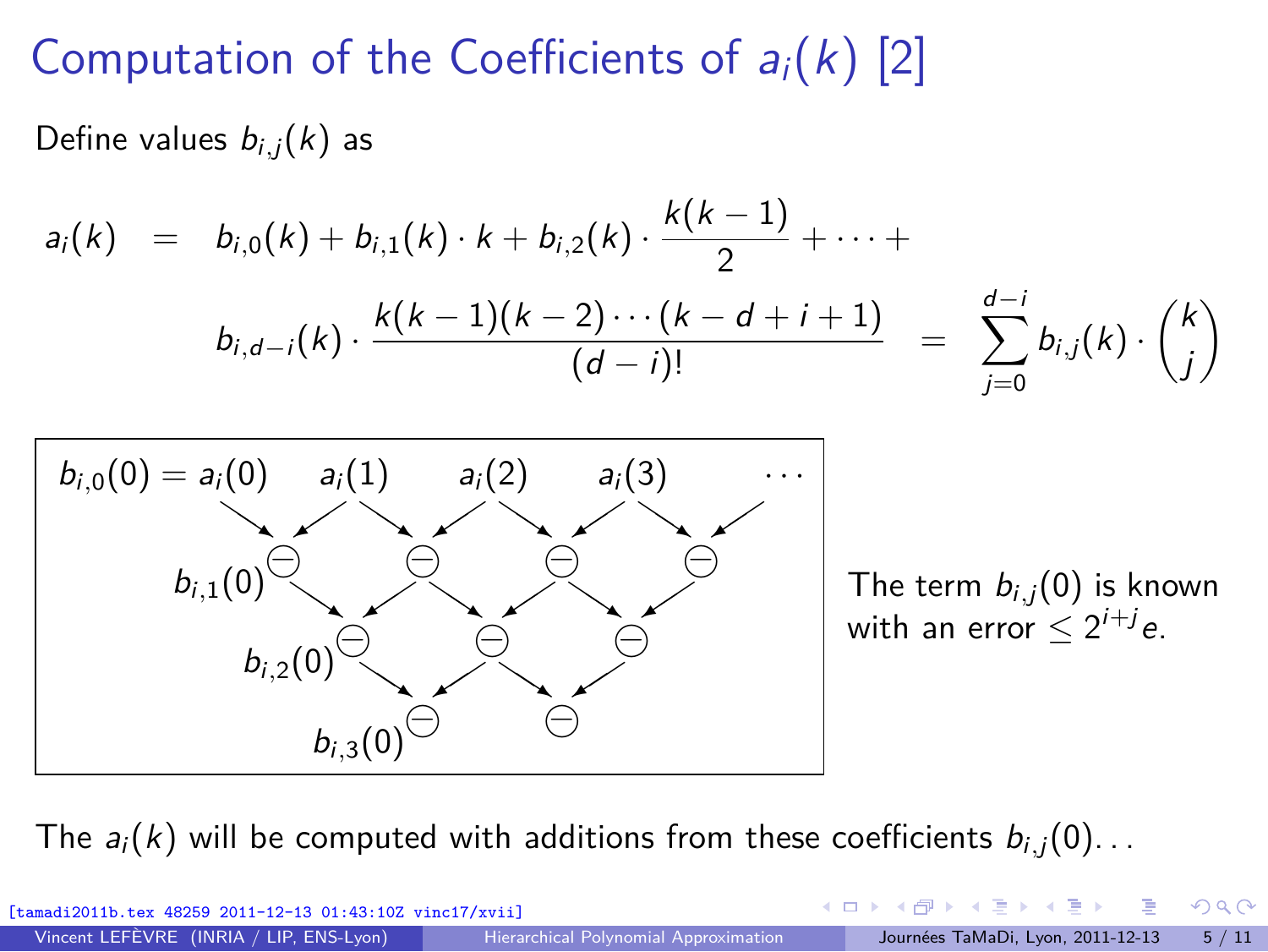# Computation of Consecutive Values of a Polynomial

Let  $Q(X + k) = \sum$ *δ*  $i=0$  $q_i(k) \cdot \binom{X}{k}$ i ) of degree (at most)  $\delta$ , where the  $q_i(k)$ 's are assumed to be the exact coefficients.

The problem: **Knowing the initial coefficients**  $q_i(0)$  **of**  $Q(X)$ **, compute the consecutive values Q**(**0**)**, Q**(**1**)**, Q**(**2**)**, . . .**

$$
\text{we: } \left\{\begin{array}{rcl} q_0(k) & = & q_0(k-1) & + & q_1(k-1) \\ q_1(k) & = & q_1(k-1) & + & q_2(k-1) \\ & \vdots & \end{array}\right.
$$

We hav

$$
q_{\delta-1}(k) = q_{\delta-1}(k-1) + q_{\delta}(k-1)
$$

 $q_\delta$  being a constant, and  $Q(k) = q_0(k)$ .

The coefficients  $q_i(k)$  will be represented by  $\hat{q}_i(k)$  with  $n_i$  bits after the fractional point, i.e. on  $n_i$  bits as we are interested in the values modulo 1, and an initial error of one ulp:  $u_i = 2^{-n_i}$ . Since  $q_i(k)$  depends on  $q_{i+1}(k-1)$ , we assume that  $(n_i)$  is increasing:  $n_i \leq n_{i+1}$ . And  $n_{\delta} = n_{\delta-1}$  for the constant coefficient  $q_{\delta}$  (using more precision would be useless).

[tamadi2011b.tex 48259 2011-12-13 01:43:10Z vinc17/xvii]

 $\overline{\mathcal{L}}$ 

<span id="page-5-0"></span> $\Omega$ 

 $A \equiv \mathbf{1} + \mathbf{1} \oplus \mathbf{1} + \mathbf{1} \oplus \mathbf{1} + \mathbf{1} \oplus \mathbf{1} + \mathbf{1} \oplus \mathbf{1} + \mathbf{1} \oplus \mathbf{1} + \mathbf{1} \oplus \mathbf{1} + \mathbf{1} \oplus \mathbf{1} + \mathbf{1} \oplus \mathbf{1} + \mathbf{1} \oplus \mathbf{1} + \mathbf{1} \oplus \mathbf{1} + \mathbf{1} \oplus \mathbf{1} + \mathbf{1} \oplus \mathbf{1} + \mathbf{1} \oplus \mathbf{1} + \math$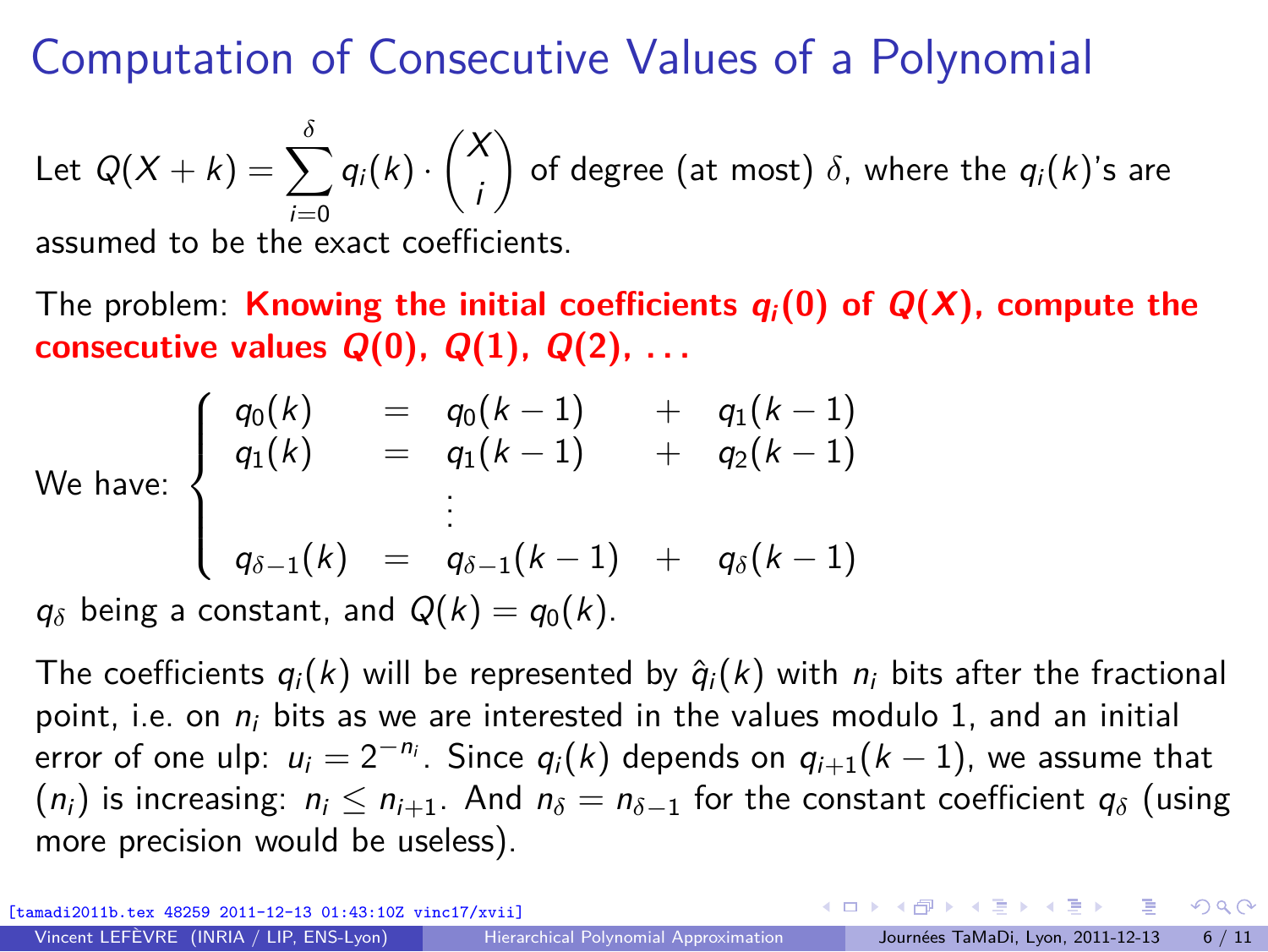# Computation of Consecutive Values of a Polynomial [2]

Formally:  $n_i \leq n_{i+1}$ ,  $u_i = 2^{-n_i}$ ,  $\hat{q}_i(k) \in u_i \mathbb{Z}$  or  $u_i \mathbb{Z}/\mathbb{Z}$ , and  $|\hat{q}_i(0) - q_i(0)| \leq u_i$ .

$$
\left\{\begin{array}{ccc}\hat{q}_0(k)&=&\hat{q}_0(k-1)&+&\circ(\hat{q}_1(k-1))\\\hat{q}_1(k)&=&\hat{q}_1(k-1)&+&\circ(\hat{q}_2(k-1))\\&\vdots&\end{array}\right.
$$

Basic iteration:  $\Bigg\}$ 

$$
\left\{\begin{array}{lcl} \hat{q}_{\delta-2}(k)&=&\hat{q}_{\delta-2}(k-1)&+&\circ(\hat{q}_{\delta-1}(k-1))\\ \hat{q}_{\delta-1}(k)&=&\hat{q}_{\delta-1}(k-1)&+&\hat{q}_{\delta} \end{array}\right.
$$

where  $|\hat{q}_{\delta} - q_{\delta}| \le u_{\delta-1}$  and  $\circ$  denotes the truncation of the value to the precision of the result (said otherwise, when doing an addition, the trailing bits of the more precise value are ignored).

Let  $\epsilon_i(k)$  be a bound on the error on  $q_i(k)$ , i.e.  $|\hat{q}_i(k) - q_i(k)| \leq \epsilon_i(k)$ . Initially,  $\epsilon_i(0) = u_i$  for  $0 \le i \le \delta - 1$ .

We have:  $\epsilon_i(k) = \epsilon_i(k-1) + \epsilon_{i+1}(k-1) + u_i$  for  $0 \le i \le \delta - 1$ , with  $\epsilon_{\delta}(0) = 0$  in order to satisfy  $\epsilon_{\delta-1}(k) = \epsilon_{\delta-1}(k-1) + u_{\delta-1}$ .

We can prove by induction that  $\epsilon_i(k) = \sum_k$ *δ*−1 j=i  $u_j \cdot \left( k+1 \atop k \right)$  $j - i + 1$ .

 $12-13$  01:43:10Z vinc17/xviil

 $\Omega$ 

( ロ ) ( 何 ) ( ヨ ) ( ヨ )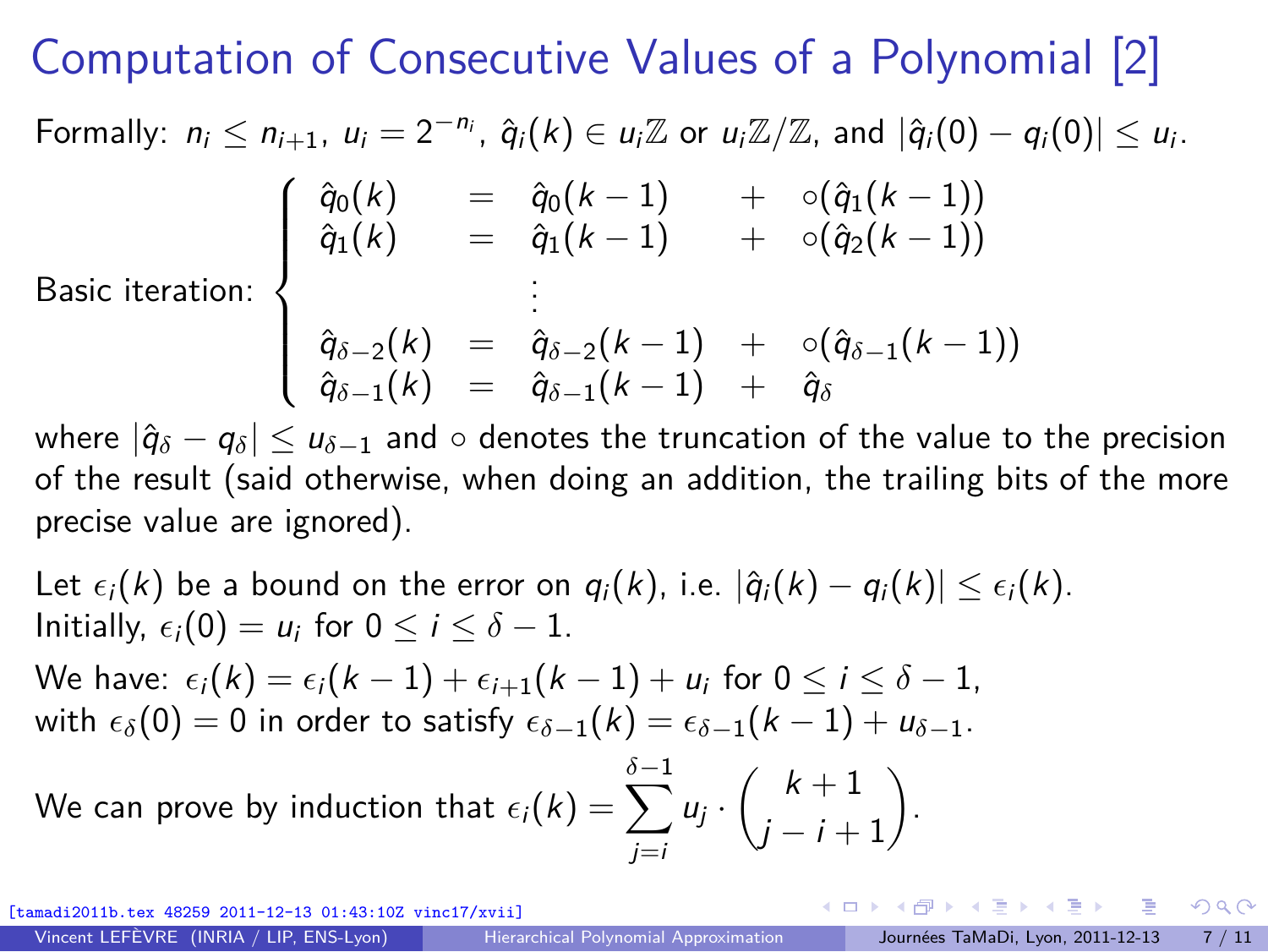# Computation of Consecutive Values of a Polynomial [3]

Proof by induction that 
$$
\epsilon_i(k) = \sum_{j=i}^{\delta-1} u_j \cdot \binom{k+1}{j-i+1}
$$
.

This is true for  $k = 0$  and for  $i = \delta$ , and

$$
\epsilon_i(k-1) + \epsilon_{i+1}(k-1) + u_i = u_i + \sum_{j=i+1}^{\delta-1} u_j \cdot \binom{k}{j-i} + \sum_{j=i}^{\delta-1} u_j \cdot \binom{k}{j-i+1}
$$

$$
= \sum_{j=i}^{\delta-1} u_j \cdot \left[ \binom{k}{j-i} + \binom{k}{j-i+1} \right]
$$

$$
= \sum_{j=i}^{\delta-1} u_j \cdot \binom{k+1}{j-i+1} = \epsilon_i(k)
$$

[tamadi2011b.tex 48259 2011-12-13 01:43:10Z vinc17/xvii]

Vincent LEFÈVRE (INRIA / LIP, ENS-Lyon) [Hierarchical Polynomial Approximation](#page-0-0) Journées TaMaDi, Lyon, 2011-12-13 8 / 11

 $\Omega$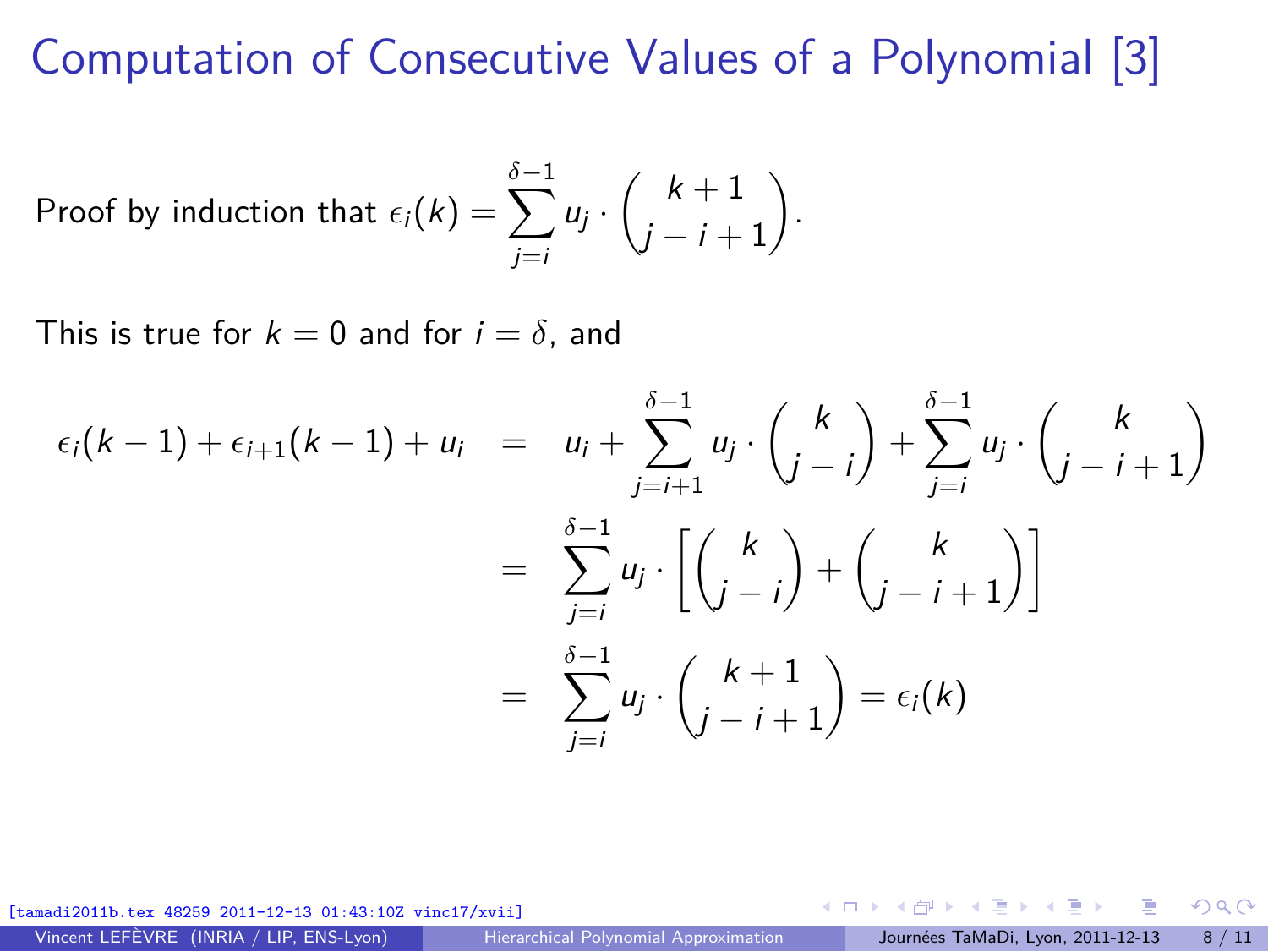## Computation of Consecutive Values of a Polynomial [4]

If  $\ell$  denotes the length of the interval (the number of values), i.e.  $0 \leq k < \ell$ , then the error is bounded by:

$$
\max_{0\leq k<\ell}\epsilon_0(k)\leq \sum_{i=0}^{\delta-1}u_i\cdot\binom{\ell}{i+1}=\sum_{i=0}^{\delta-1}2^{-n_i}\cdot\binom{\ell}{i+1}.
$$

The values of  $n_i$  will be determined so that this error bound is less than some given error bound E. This can be done by determining  $n_0$ , then  $n_1$ , then  $n_2$ , and so on, each time by taking the smallest  $n_i$  (multiple of the word size) such that  $2^{-n_i} \cdot \left( \begin{array}{c} \ell \\ \vdots \end{array} \right)$  $i+1$  $\big)$  is less than a fraction of the remaining error bound.

Note: if  $n_{i+1} = n_i$ , one could have taken  $\epsilon'_i(k) = \epsilon_{i+1}(k)$ , but the gain would probably be low (since  $\epsilon_{i+1}(k) \sim k \cdot u_{i+1} = k \cdot u_i$  at least) and the formulas would probably be much more complicated.

[tamadi2011b.tex 48259 2011-12-13 01:43:10Z vinc17/xvii]

 $\Omega$ 

 $A \equiv \mathbf{1} + \mathbf{1} \oplus \mathbf{1} + \mathbf{1} \oplus \mathbf{1} + \mathbf{1} \oplus \mathbf{1} + \mathbf{1} \oplus \mathbf{1} + \mathbf{1} \oplus \mathbf{1} + \mathbf{1} \oplus \mathbf{1} + \mathbf{1} \oplus \mathbf{1} + \mathbf{1} \oplus \mathbf{1} + \mathbf{1} \oplus \mathbf{1} + \mathbf{1} \oplus \mathbf{1} + \mathbf{1} \oplus \mathbf{1} + \mathbf{1} \oplus \mathbf{1} + \mathbf{1} \oplus \mathbf{1} + \math$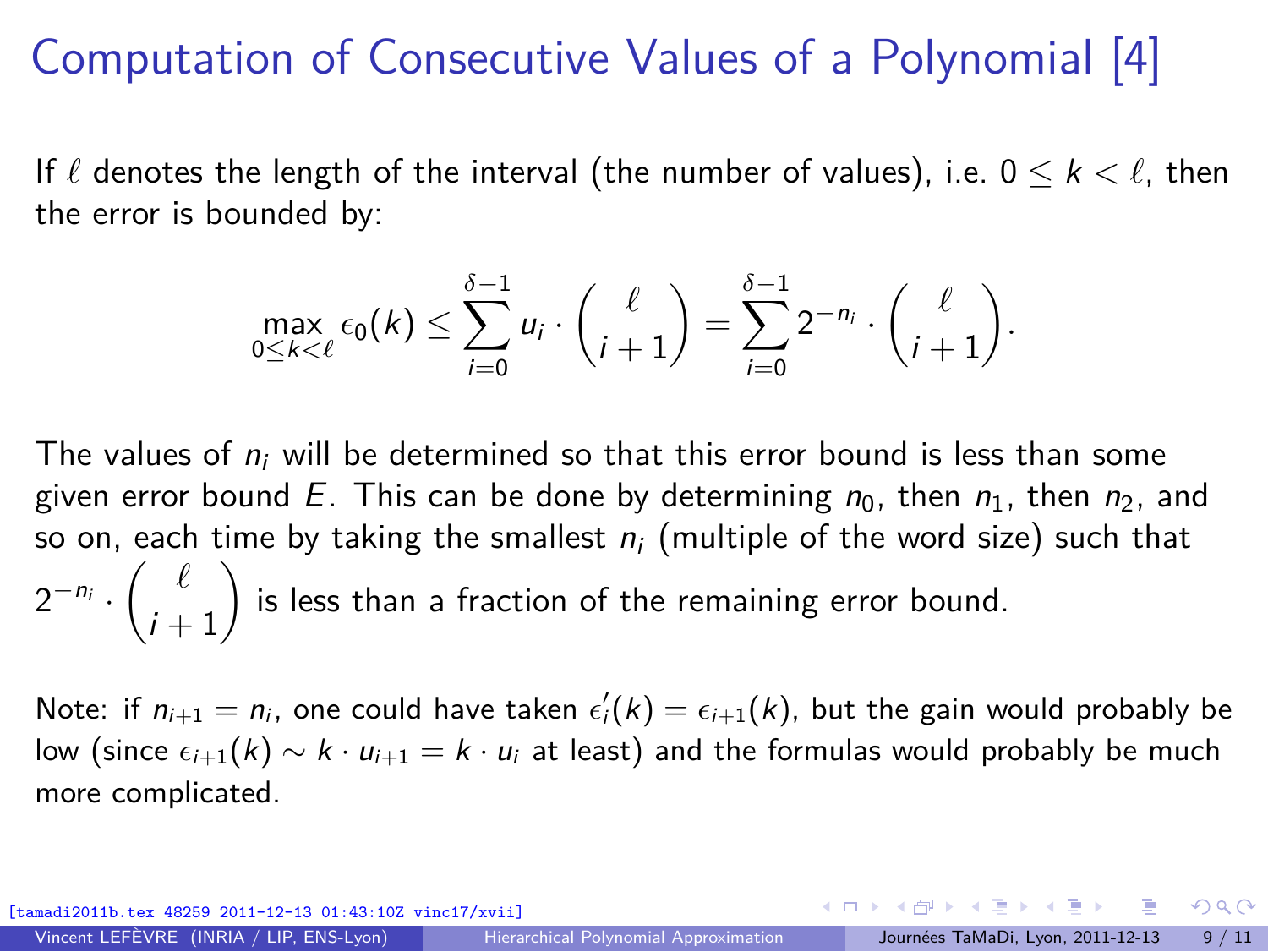#### Error Bound on the Approximation of  $P_k$  by  $Q_k$

On the interval 
$$
J_k
$$
:  $P_k(m) - Q_k(m) = \sum_{i=\delta+1}^d a_i(k) \cdot {m \choose i}$   
with  $a_i(k) = \Delta^i P(kT_j) = \sum_{j=i}^d a_j(0) \cdot {kT_j \choose j-i}$ .

Thus

$$
P_k(m) - Q_k(m) = \sum_{j=\delta+1}^d a_j(0) \sum_{i=\delta+1}^j {kT_j \choose j-i} {m \choose i}
$$

with  $0 \le m \le T_J - 1$  and  $0 \le kT_J \le T_I - T_J$ . This gives the following error bound on the approximation of  $P_k$  by  $Q_k$ :

$$
\sum_{j=\delta+1}^d |a_j(0)| \sum_{i=\delta+1}^j \binom{T_i-T_j}{j-i} \binom{T_j-1}{i}
$$

but one can get better dynamical bounds by considering the sign of  $a_i(0)$ .

[tamadi2011b.tex 48259 2011-12-13 01:43:10Z vinc17/xvii]

<span id="page-9-0"></span> $\Omega$ 

イロト イ押 トイヨ トイヨ トー